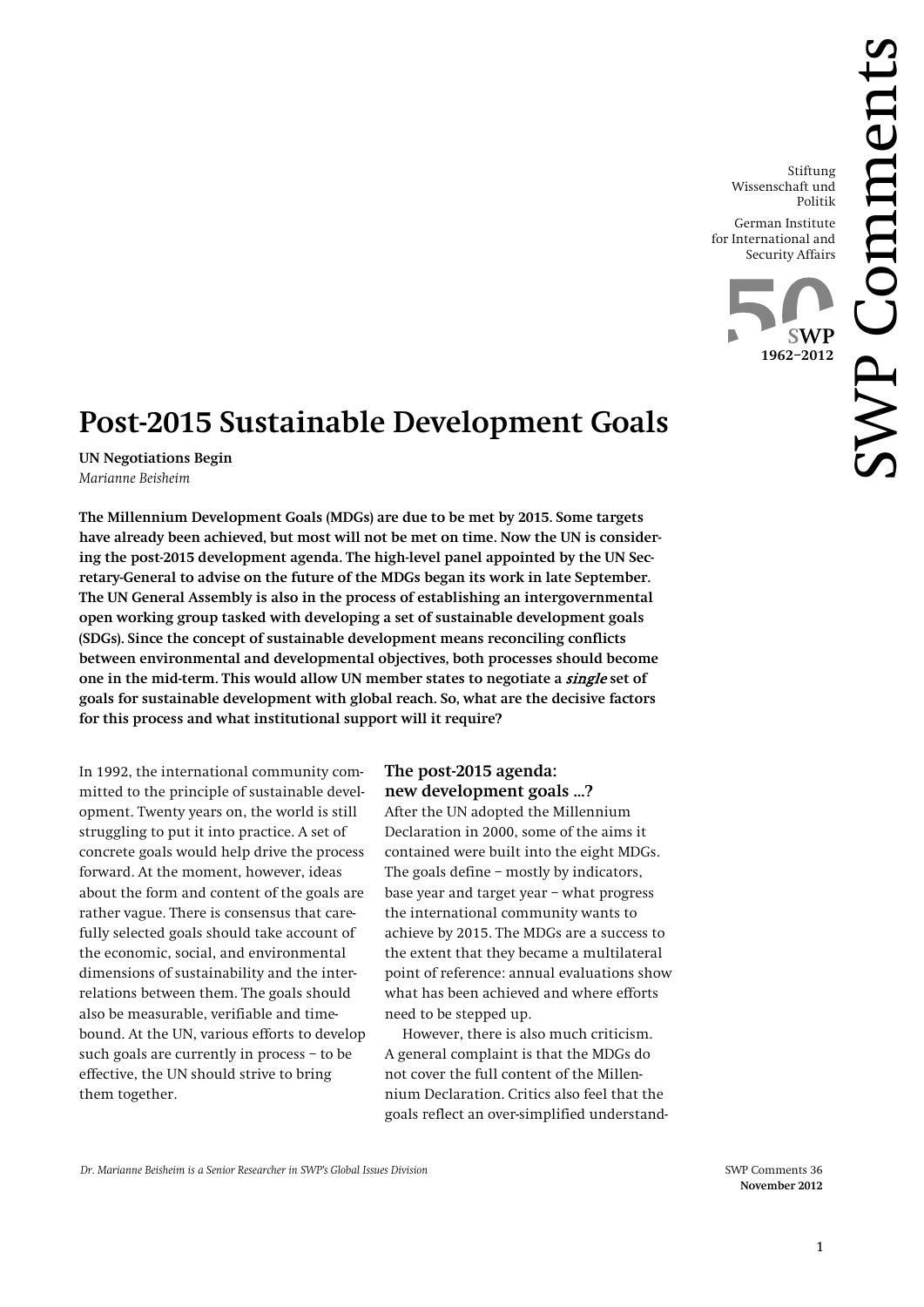ing of poverty, and that they fail to account for qualitative elements, for the interrelationships involved, and for matters of justice, equity, and sustainability.

The report entitled Realizing the Future We Want for All, which the UN System Task Team on the Post-2015 UN Development Agenda published in June, addresses this criticism and develops a broader basis for the future development agenda. Based on three fundamental principles (human rights, equality, and sustainability), the report says that the goals should cover four core dimensions (inclusive social development, environmental sustainability, inclusive economic development, and peace and security). While some experts advise formulating goals solely on outcomes (i.e. on ends not means), the report includes a discussion on measures ("enablers"). These would need to be adapted to suit different local contexts. The report, does not, however, formulate a set of goals because the authors do not want to prescribe the intergovernmental negotiations.

The High-Level Panel of Eminent Persons on the Post-2015 Development Agenda (HLP), which the UN Secretary-General recently appointed, has been tasked with producing a proposal for the agenda during the first half of 2013. Ban Ki-moon called on the panel members – who include Germany's former President Horst Köhler – to be bold yet practical in their thinking. It remains to be seen whether the panel will not only set out broad parameters but also suggest specific goals. Homi Kharas (Brookings Institution) has been named executive secretary and lead author of the panel. The HLP's proposals will inform the Secretary-General's report, which Ban Ki-moon will present to the General Assembly's high-level meeting on the MDGs, scheduled for September 2013. After that, it will be up to the member states to negotiate the post-2015 agenda and decide on a set of goals, targets and indicators.

### **… or is it better to go straight for sustainable development goals …?**

The MDGs have drawn criticism for the large "ecological footprint" left by the development successes achieved to date, particularly in China. Sustainability does not feature as a cross-cutting dimension that is integral to all the MDGs. Instead, only one of the eight goals aims to ensure environmental sustainability (MDG 7) and its requirements are rather vague.

The outcome document of the Rio+20 Summit, which was adopted in June 2012, proposes developing a set of universally applicable SDGs. Colombia and Guatemala put this item on the agenda in the run-up to the summit. However, nothing has been decided as to the actual content of the goals. The Rio+20 Outcome Document merely names 26 possible priority areas for which the international community could develop goals and indicators. It is also unclear whether the SDGs will exist in addition to the MDGs, or if both will be incorporated into a single set of goals – so far the latter is the ambition expressed by the UN.

Some G77 countries stressed that they would not accept another UN- or expert-led process of the kind that established the MDGs. Instead, they pushed for a member state-driven process to agree a set of global SDGs. An open working group (OWG) is therefore being set up that will comprise 30 members representing the UN's regional groups. The OWG's task will be to present a proposal for a concrete set of goals to the 68th session of the UN General Assembly, ideally in September 2013. Even though such an intergovernmental process may be better suited to negotiating a solution that is acceptable to all member states – although presumably one that will only be based on a minimum consensus – there is still no guarantee that the General Assembly will agree to the proposal.

SWP Comments 36 **November 2012**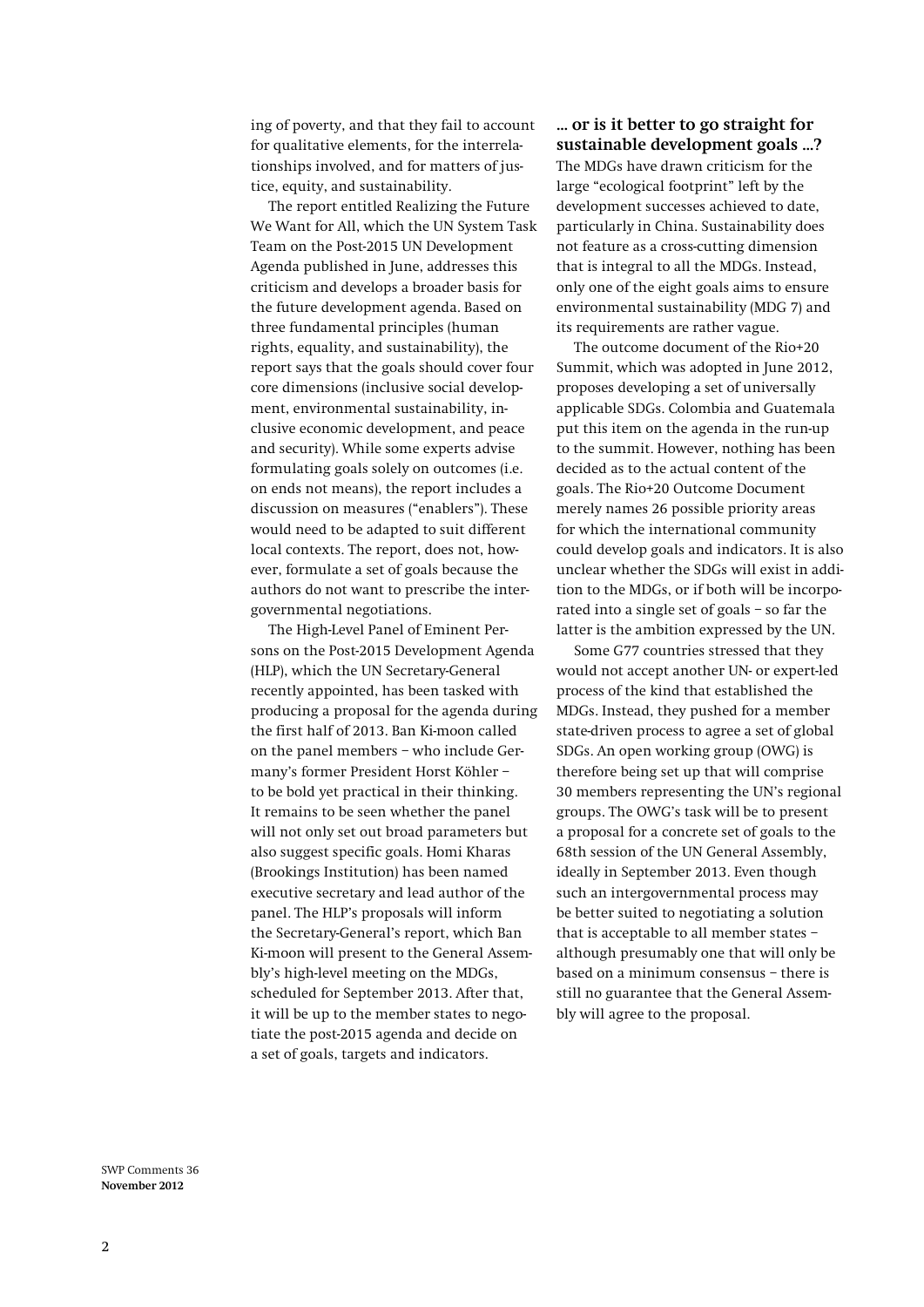#### **… including goals for peace and statebuilding?**

Right at the beginning, the Millennium Declaration addresses the relevance of peace, security and disarmament. Yet the MDGs do not pick up on these issues. However, fragile states and a lack of security (due to violent conflicts, or repressive measures imposed by governmental or private security forces) are two of the main obstacles on the road to achieving the MDGs. The abovementioned report by the UN Task Team also emphasizes that peace and security are core dimensions of sustainable development. Freedom from violence could be one of the new goals, measured with indicators like figures on battle-related deaths or targeted killings.

The fourth High Level Forum on Aid Effectiveness, held in Busan (South Korea) in December 2011, presented five Peacebuilding and Statebuilding Goals (PSGs): legitimate politics, security, justice, economic foundations, and well-managed revenues and services. Representatives of fragile states within the g7+ group drew up the goals in collaboration with international partners. Germany supports the initiative and recently presented its own guidelines for working with fragile states. Ellen Johnson Sirleaf, President of Liberia and Co-Chair of the HLP, and Emilia Pires, Minister of Planning and Finance in Timor-Leste, chair of the g7+ and member of the HLP will most likely try to put the PSGs on the post-2015 agenda. At the moment, however, these goals are rather vague. Indicators should have been presented in September 2012, but they are not yet on the table.

Governance goals such as aiming to reduce corruption, strengthening civil society, and reinforcing the states' capacity to collect taxes while boosting transparency in how they use the money – are certainly most desirable. However, as countries attach great importance to their sovereignty in these matters, it is unlikely that ambitious governance goals will become a reality.

#### **An integrated set of goals**

So what might a *single* limited set of global sustainable development goals look like? A set of goals that is more comprehensive and systematic than the eight MDGs, that incorporates sustainability, equity, and governance, but avoids overloading and stands a good chance of gaining broad support?

The Millennium Declaration and the UN documents on sustainable development that have been adopted by consensus should continue to serve as the main points of reference. Poverty eradication and the unfulfilled poverty-related MDGs must remain the basis for the new goals, not least to reassure developing countries that their legitimate development interests are taken seriously. The first goal could be to eradicate extreme poverty by 2030. Other goals should be directed towards attaining a minimum standard of living. The Multidimensional Poverty Index developed by the United Nations Development Programme complements income-based measurements by using ten indicators for health, education and living standards. The International Labour Organization recently passed a recommendation on a "social protection floor". It includes access to essential healthcare, and basic income security, especially for the elderly and unemployed. These concepts could inspire the debate on future goals and indicators. Furthermore, fighting poverty should feature as a crosscutting issue in all other goals – for instance, by placing particular emphasis on development in the poorest quintile of the population and by introducing indicators to monitor this.

While that would secure the socio-economic foundations, the "planetary boundaries" should form the environmental ceiling. Analyses show that eradicating extreme poverty would not necessarily put environmental boundaries under stress. This is an important point, given the reservations that developing and newly industrialised countries have about any limitations on their scope for development and growth. In fact, it is patterns of behaviour

> SWP Comments 36 **November 2012**